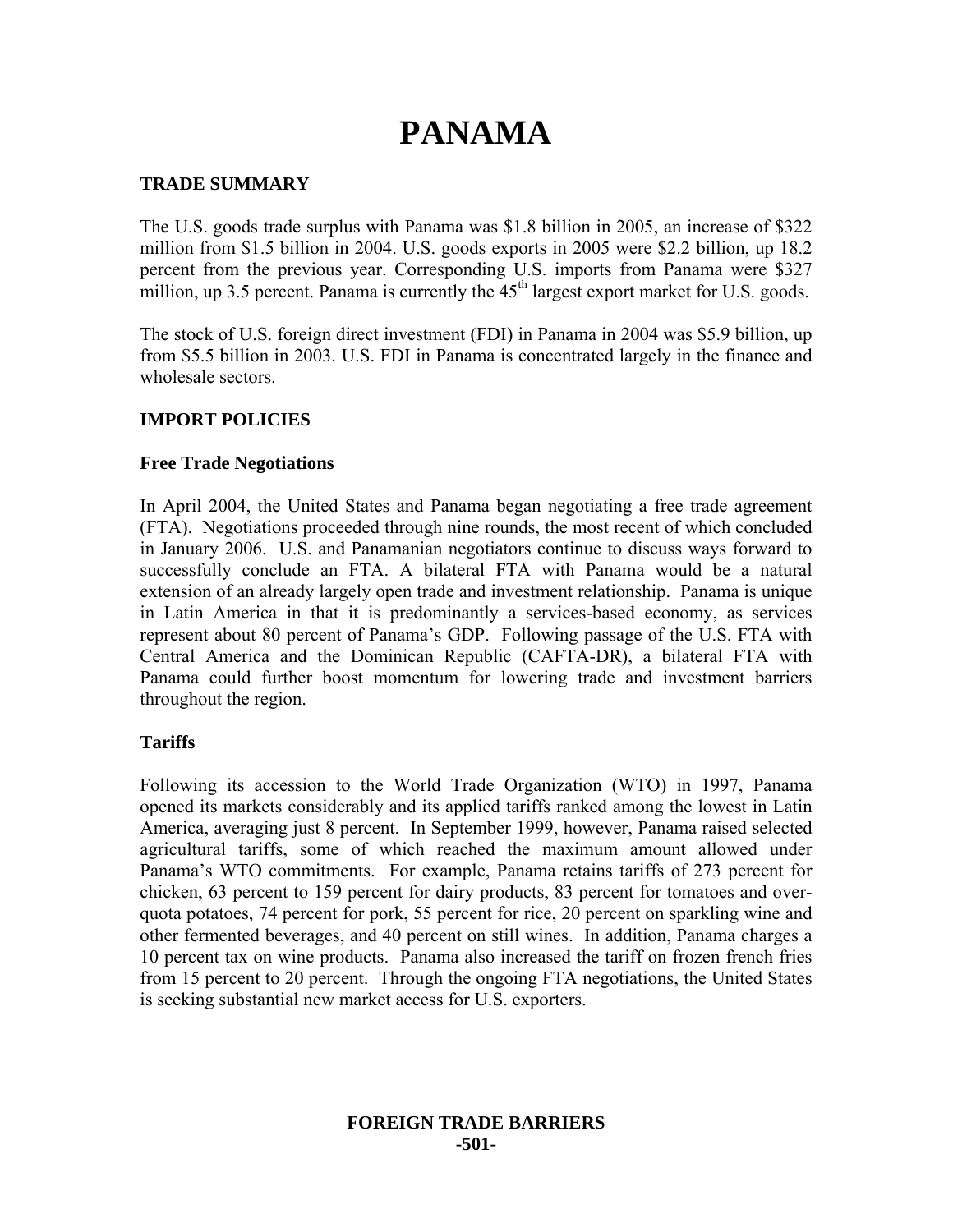## **Non-Tariff Measures**

In addition to tariffs, all imports into Panama are subject to a 5 percent transfer (or ITBM) tax levied on the CIF value and other handling charges. Pharmaceuticals, foods, and school supplies are exempt from the transfer tax. Currently, Panama does not require import licenses on manufactured goods entering the country, provided the importing entity holds a commercial or industrial license to operate in Panama.

# **STANDARDS, TESTING, LABELING, AND CERTIFICATION**

With certain exceptions, Panama's application of standards and certification requirements generally conform to WTO standards. However, restrictions have been applied at times, apparently in order to protect local producers. Of particular concern has been the lack of procedural transparency by relevant Panamanian authorities in deciding whether to issue phytosanitary permits.

Panama requires that Panamanian health and agriculture officials certify individual U.S. processing plants as a precondition for the import of poultry, pork, dairy, and beef products. U.S. exporters have assisted Panamanian officials in inspecting U.S. plants and there have been no instances of a failed inspection by a U.S. plant. Inspections, however, are often delayed due to budgetary constraints and the lack of personnel in the responsible Panamanian ministries. As such, it is the United States' priority to obtain Panamanian recognition of the U.S. meat inspection system in place of the current plantby-plant approach. This effort is a primary focus of the ongoing FTA negotiations.

In December 2003, following detection of the first case of bovine spongiform encephalopathy (BSE), or "Mad Cow" disease in the United States, the Panamanian Agriculture Ministry banned the importation of U.S. beef. The ban remained in place until March 2005, despite U.S. assurances that BSE-infected beef never entered the human food supply. Shortly after the United States discovered a second BSE case, the Agriculture Ministry reinstated the ban in May 2005. Following questionable reporting requirements imposed on the U.S. Department of Agriculture and problematic delays, the Agriculture Ministry lifted the ban in October 2005. The Agriculture Ministry acted slowly to resume issuance of import permits for U.S. beef. Before the ban, Panama imported an estimated 12,000 pounds (5,400 kilograms) of U.S. beef annually.

Panama's import licensing process is often arbitrary and non-transparent, constituting a major impediment for U.S. exporters. For example, Panamanian importers of U.S. processed potatoes have had difficulties obtaining import permits in 2003 and 2004. In one instance, arguing that U.S. processed potatoes compete directly with domestic fresh potatoes, the Panamanian government refused to issue import permits for frozen french fries, disrupting the extensive quick service restaurant industry within the country.

While importers of non-agricultural products must register them with the Ministry of Commerce and Industry before distribution or sale in Panama, procedures for registration are usually straightforward and evenly applied.

#### **FOREIGN TRADE BARRIERS -502-**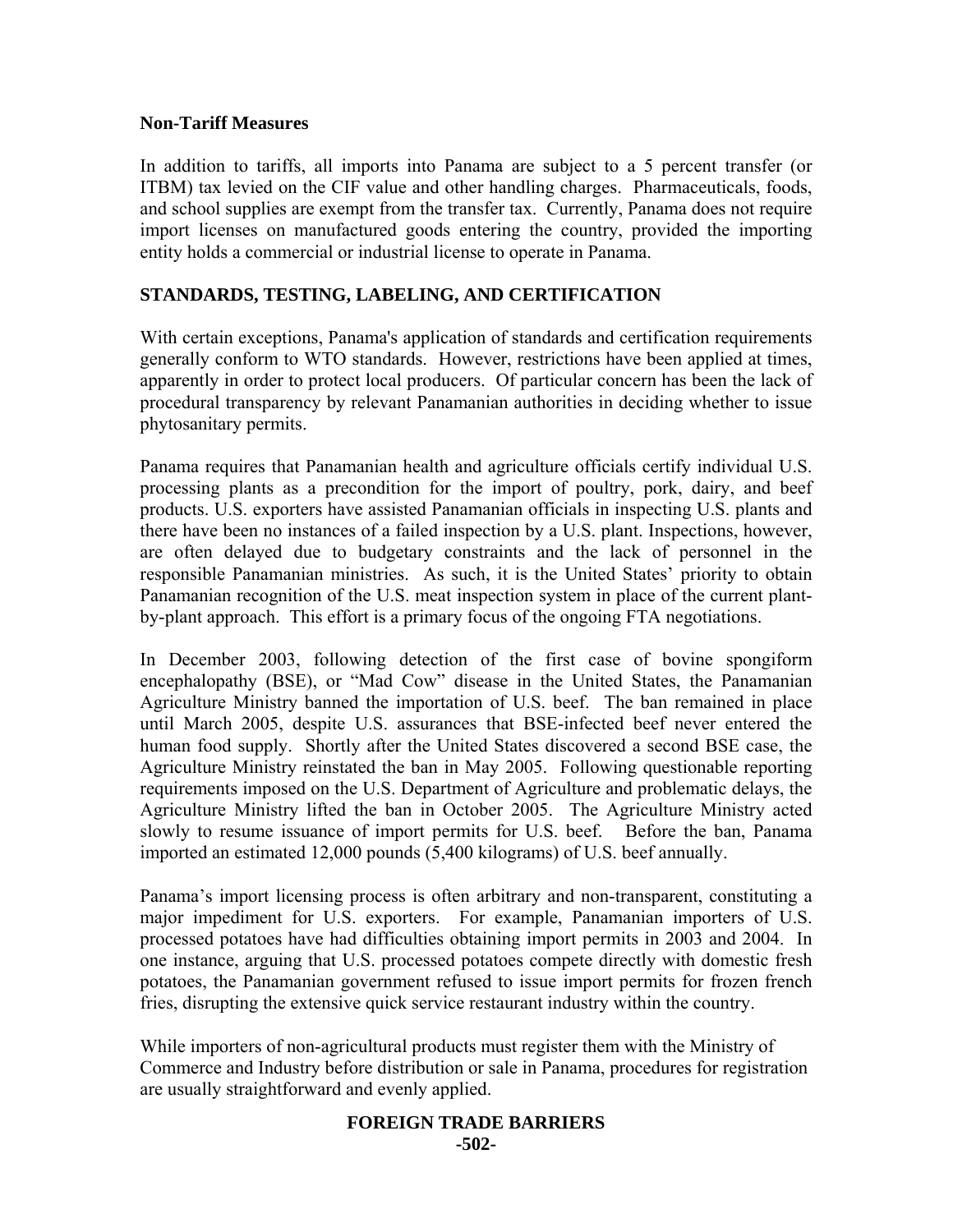There is no comprehensive labeling or testing requirement for imports, except for food and pharmaceutical products. U.S. industry is seeking a commitment from the Panamanian government to provide explicit recognition of Bourbon and Tennessee Whiskey as a trademark.

When the United States launched FTA negotiations in 2004, it simultaneously initiated a working group on SPS barriers to agricultural trade to meet in parallel with the negotiations and to work on resolution of SPS issues even after the negotiations conclude.

## **GOVERNMENT PROCUREMENT**

Panama's government procurement regime is governed by Law 56 and managed by the Ministry of Economy and Finance (MEF). The law provides for a transparent bidding process for government contracts, but allows for exceptions, such as for procurements relating to national defense. The Panamanian government has generally handled bids in a transparent manner, although occasionally U.S. companies have complained of mishandling of certain procedures.

While Panama committed to become a party to the WTO Agreement on Government Procurement (GPA) at the time of its WTO accession, its efforts to accede to the GPA have stalled. Although the Panama Canal Authority (PCA) has generally followed transparent and fair bidding processes, the United States was disappointed by the Government of Panama's exclusion of the PCA from its GPA accession offer. The U.S. government is currently addressing the issue of the coverage of the PCA in the bilateral FTA negotiations to help ensure a strong government procurement package that would give U.S. businesses fair opportunities to bid on Panama Canal procurements, including a planned expansion of the Panama Canal, assuming Panamanian voters ultimately approve the future referendum on Canal expansion and modernization.

# **EXPORT SUBSIDIES**

Panamanian law allows any company to import raw materials or semi-processed goods at a duty of three percent for domestic consumption or processing, or duty free for export production, except for sensitive agricultural products such as rice, dairy, pork, and tomato products. Companies not already receiving benefits under the Special Incentives Law of 1986 were allowed a tax deduction of up to 10 percent of their profits from export operations through 2005.

Due to its WTO obligations, Panama revised its export subsidy policies in 1997-98. The government originally had stated its intention to phase out its Tax Credit Certificate (CAT), which was given to firms producing certain non-traditional exports, by the end of 2001. During the WTO Ministerial Conference in November 2001, however, the Government of Panama asked for and received an extension for the use of CATs. The WTO extended this waiver until December 2006, allowing exporters to receive CATs equal to 15 percent of the export's national value added.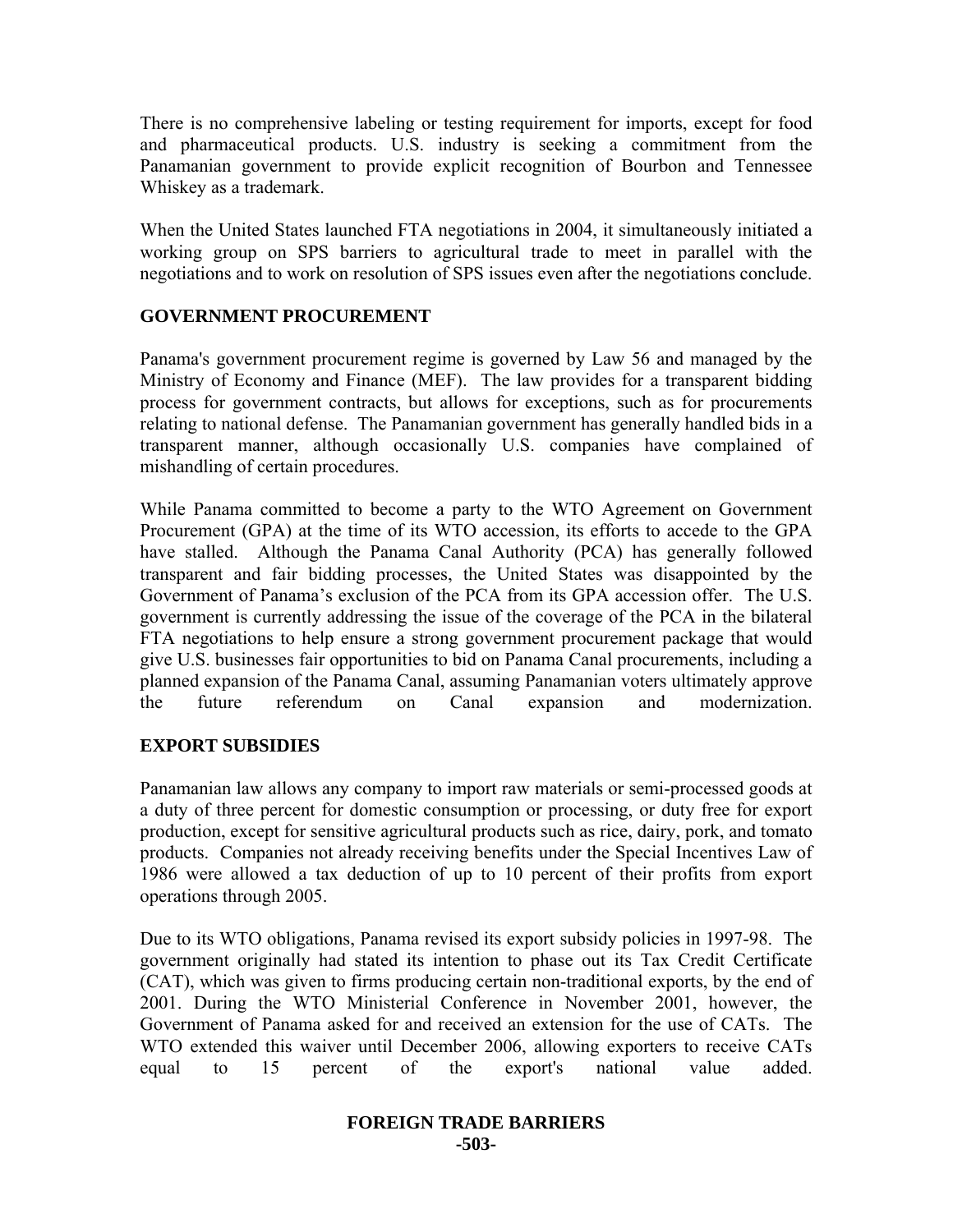The certificates are transferable and may be used to pay tax obligations to the government, or they can be sold in secondary markets at a discount. The government has, however, become stricter in defining national value added, in an attempt to reduce the amount of credit claimed by exporters.

In addition, a number of export industries, such as shrimp farming and tourism, are exempt from paying certain types of taxes and import duties. The Government of Panama established this policy to attract foreign investment, especially in economically depressed regions, such as the city of Colon. Companies that profit from these exemptions are not eligible to receive CATs for their exports.

A new domestic subsidy called the Certificate to Foment Industry (CFI), designed to replace the CATs when they end, was enacted by the former Moscoso administration in February 2004. Although the previous government had maintained that the CFI would be consistent with Panama's WTO obligations, the Torrijos administration repealed the measure after entering office in September 2004.

# **Other Export-Related Items**

The Tourism Law of 1994 (Law 8) allows a deduction from taxable income of 50 percent of any amount invested by Panamanian citizens in tourism development.

Law 25 of 1996 provides for the development of export processing zones (EPZ's) as part of an effort to broaden the Panamanian manufacturing sector while promoting investment, particularly in relation to former U.S. military bases. Companies operating in these zones may import inputs duty-free if products assembled in the zones are to be exported. The government also provides other tax incentives to EPZ companies.

# **INTELLECTUAL PROPERTY RIGHTS (IPR) PROTECTION**

Intellectual property policy and practice in Panama is the responsibility of an "Interinstitutional" Committee. This committee consists of representatives from six government agencies and operates under the leadership of the Vice-Minister of Foreign Trade. It coordinates enforcement actions and develops strategies to improve compliance with the law. The creation of specialized prosecutors for intellectual property-related cases has strengthened the protection and enforcement of intellectual property rights (IPR) in Panama. Given Panama's role as a transshipment point, however, the industry is concerned Panama will become susceptible to trading in pirated and counterfeit goods.

Strengthening and improving Panama's overall regime for the protection and enforcement of intellectual property rights in a broad range of areas is an important objective of the ongoing FTA negotiations.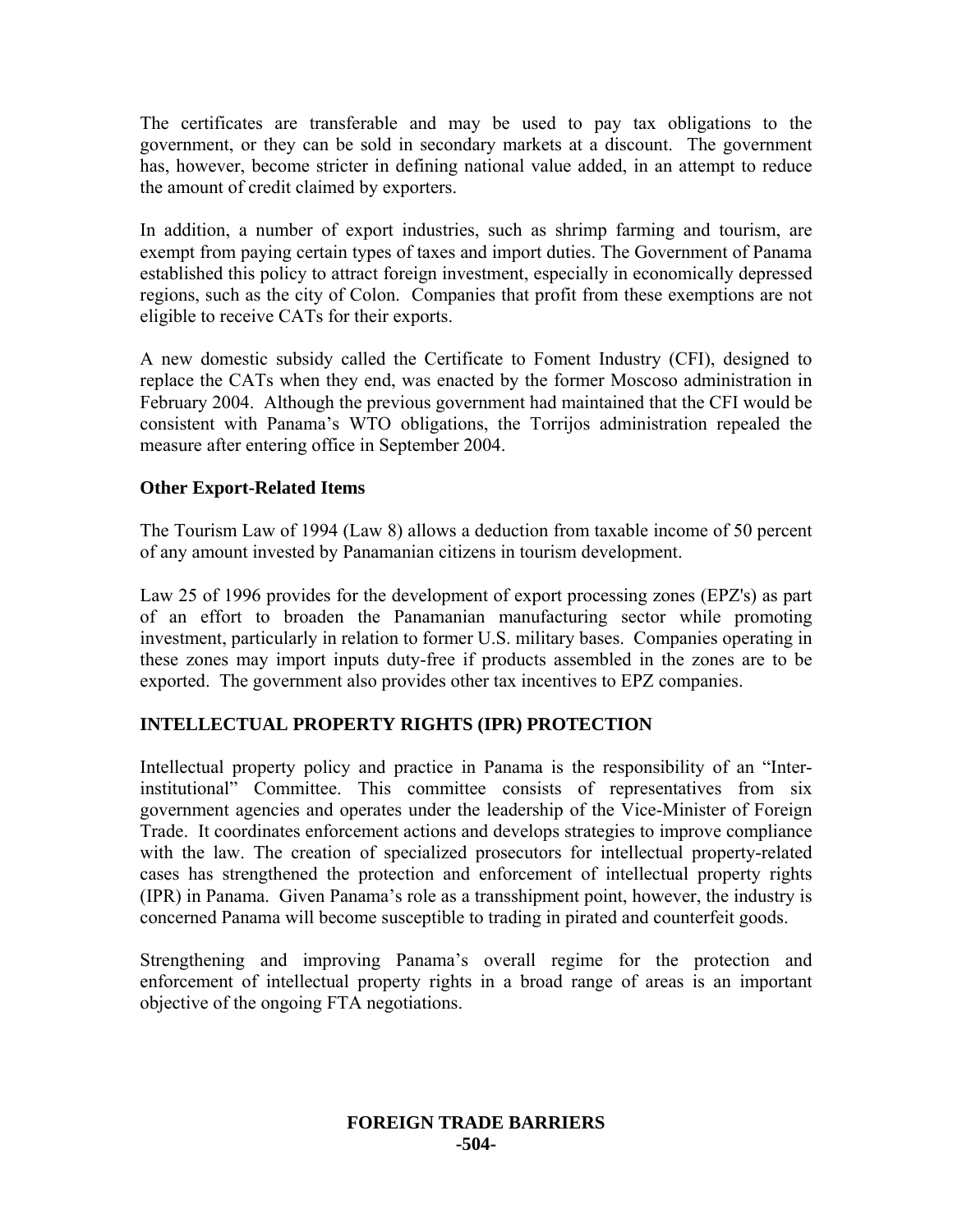## **Patents**

Panama's 1996 Industrial Property Law provides a term of 20 years of patent protection from the date of filing. Pharmaceutical patents, however, are granted for only 15 years and can be renewed for an additional ten years if the patent owner licenses a national company (minimum of 30 percent Panamanian ownership) to exploit the patent. The United States' position is that discrimination against pharmaceutical patents is inconsistent with Panama's TRIPS obligations, and the U.S. is working with Panama to remedy this.

# **Copyrights**

Though Panama's 1994 copyright law modernized copyright protection and its 2004 update created a special Copyright Office with anti-piracy enforcement powers, piracy remains a significant problem.

The government of Panama is a signatory to the WIPO Copyright Treaty and the WIPO Performances and Phonographs Treaty, but the Copyright Office has been slow to draft and implement further improvements to the Copyright Law. Nevertheless, the office has proposed to enhance border measures and establish new punishable offenses, such as for Internet-based copyright violations.

Though U.S. industry welcomes both the effective police and legal action, which have significantly reduced the rate of VHS piracy, internet piracy is quickly emerging as a problem in Panama. Both hard goods sales and films in theatrical release are often downloaded, reproduced on optical discs, and then distributed by street vendors. U.S. industry is concerned that Panama has the potential to become a regional transshipment point for pirated optical discs in the region. Despite ongoing investigations to detect laboratory facilities, the legal framework guiding internet use in the country remains incomplete. The United States is working with Panama through the current FTA negotiations to establish a legal regime to combat piracy of audiovisual products over the Internet, including notice and take down provisions and clearly defined Internet Service Provider (ISP) liabilities and copy protection measures.

# **Trademarks**

Law 35 provides trademark protection, simplifies the process of registering trademarks and allows for renewal of a trademark for ten-year periods. The law's most important feature is the granting of *ex-officio* authority to government agencies to conduct investigations and to seize materials suspected of being counterfeited. Decrees 123 of November 1996 and Decree 79 of August 1997 specify the procedures to be followed by Customs and Colon Free Zone (CFZ) officials in conducting investigations and confiscating merchandise. In 1997, the Customs Directorate created a special office for IPR enforcement, followed by a similar office created by the CFZ in 1998. The Trademark Registration Office has undertaken significant modernization with a searchable computerized database of registered trademarks that is open to the public.

#### **FOREIGN TRADE BARRIERS -505-**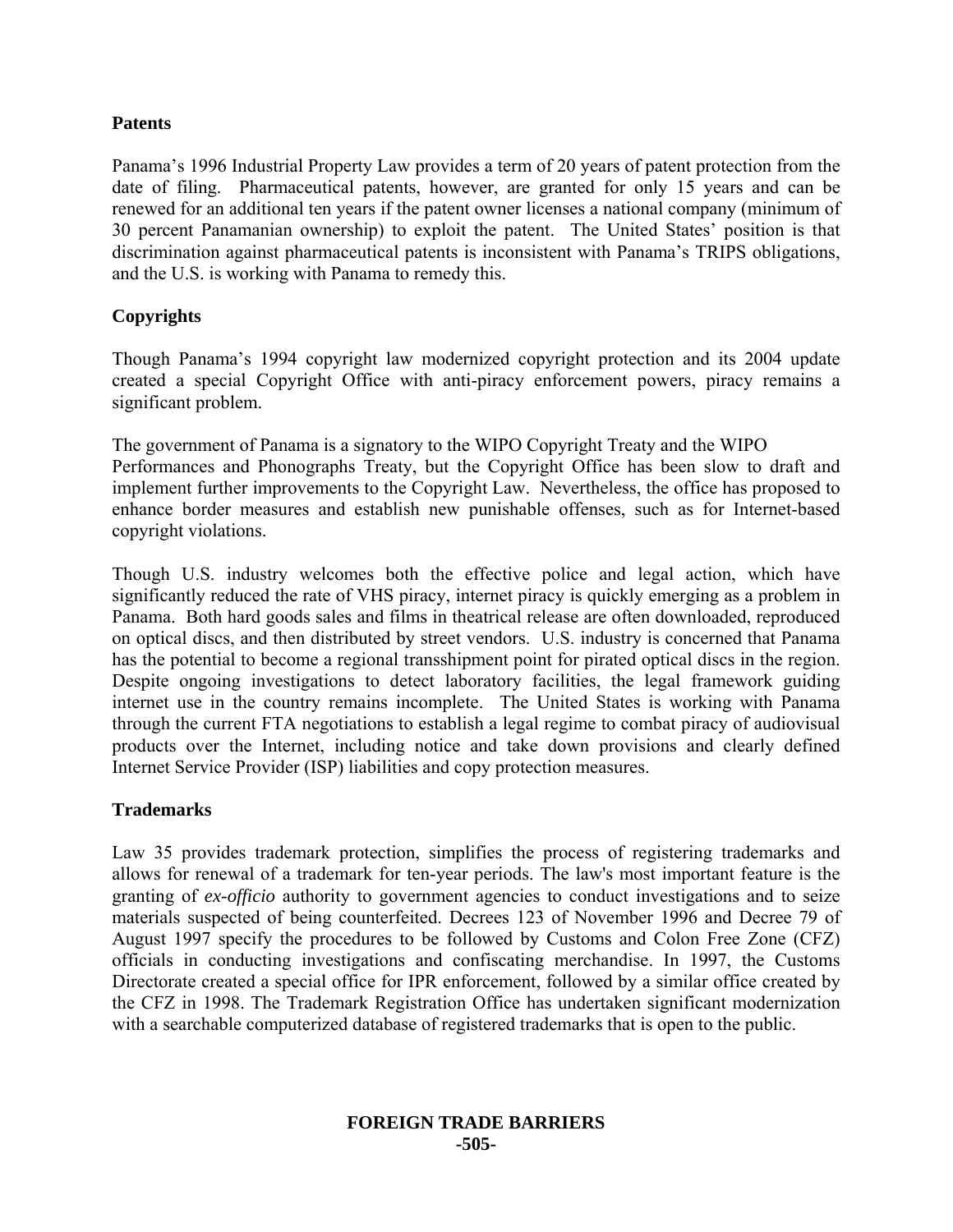#### **INVESTMENT BARRIERS**

Panama maintains a largely open investment regime and is receptive to foreign investment. Over the years the country has bolstered its reputation as an international trading, banking, maritime, and services center.

Under the constitution, however, retail activity is reserved to Panamanians—an issue that the U.S. government seeks to address within the context of FTA negotiations. On a variety of investment issues, the Panamanian government has been, until recently, often unresponsive to concerns raised by U.S. investors. For example, a few firms that are closely regulated by, or hold concessions from the Government of Panama, in the past encountered a lack of cooperation from certain officials and abrupt changes related to terms of various concessions or contracts. In 2003, the Government of Panama addressed these problems constructively be re-opening discussion with the U.S. Government via the "Ad Hoc Investment Commission" (comprised of officials from the U.S. Embassy and Panama's Ministry of Commerce), which had been used successfully in the past to resolve concerns of U.S. investors. This advanced the resolution of a number of investment disputes and helped open the way for the start of bilateral FTA negotiations.

The U.S.-Panama Bilateral Investment Treaty (BIT) entered into force in 1991 (with additional amendments in 2001). With some exceptions, the BIT ensures that U.S. investors receive fair, equitable and non-discriminatory treatment and that Parties abide by international law standards such as for expropriation and compensation and free transfers. Conclusion of a bilateral FTA would suspend the availability of both investor-state and state-state dispute settlement under the BIT and replace it with investor-state and state-state dispute settlement under the FTA.

A 1998 investment law aims to enhance new investment in Panama by guaranteeing that investors will have no restrictions on capital and dividend repatriation, foreign exchange use, and disposal of production inside a limited number of sectors in the economy. For a period of ten years, investors will not suffer any deterioration of the conditions prevailing at the time the investment was made.

#### **ELECTRONIC COMMERCE**

In mid-2001, Panama became the first country in Central America to adopt a law specific to electronic commerce. The law was a collaborative effort between the public and private sectors, resulting from several months of detailed discussions and broad consultations. Panama's electronic commerce law has several important features: it gives legal force to any transaction or contract completed electronically; it creates the National Directorate of Electronic Commerce to oversee the enforcement of the law; and it defines certification organizations and establishes a voluntary registration regime. In addition, in August 2004, partial regulations to the 2001 law were issued to facilitate the registration of certification organizations. The law is expected to have a favorable impact on many sectors of Panama's services dominated economy, particularly the maritime sector.

#### **FOREIGN TRADE BARRIERS -506-**